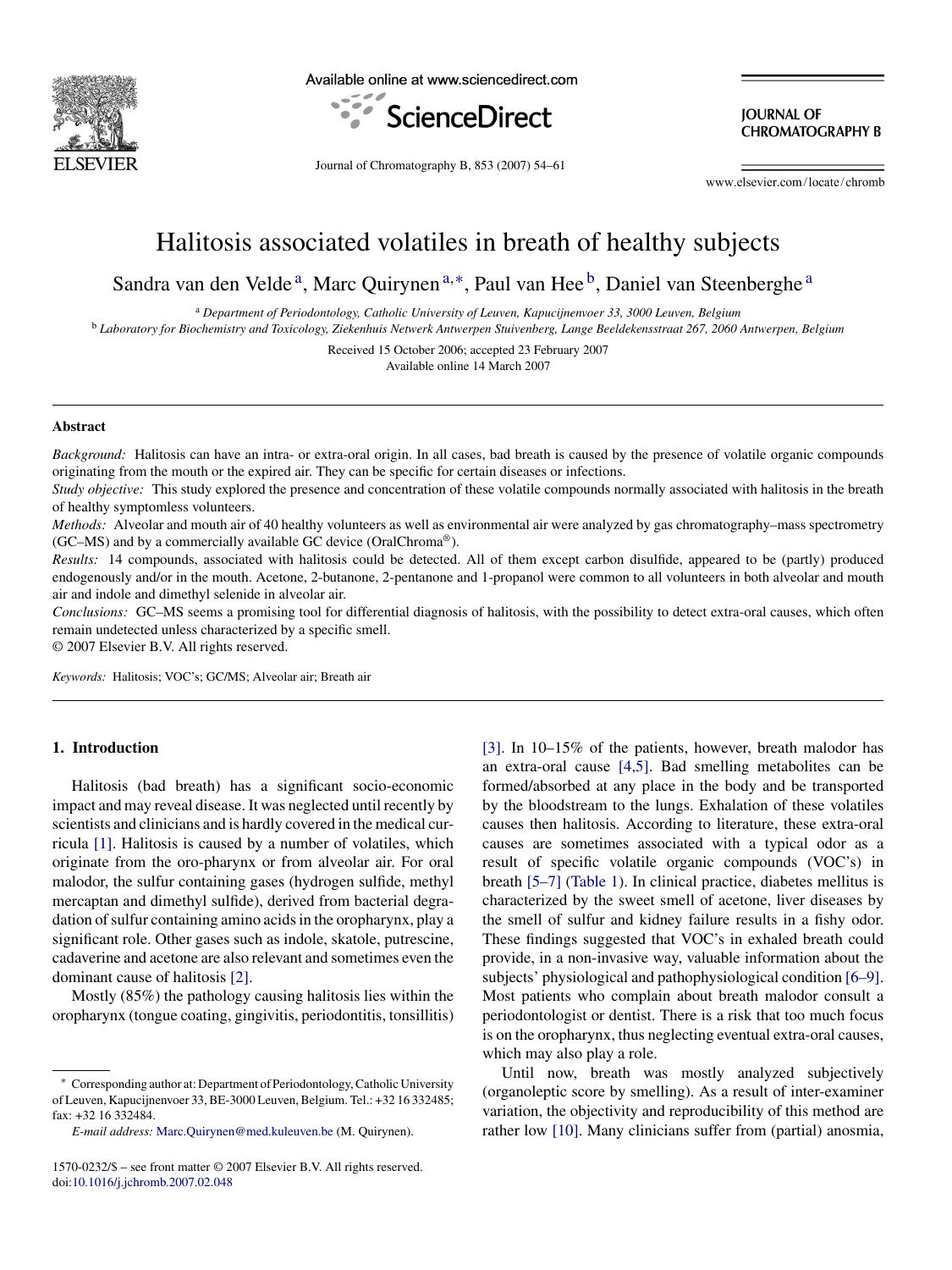<span id="page-1-0"></span>

| Table 1                                                               |
|-----------------------------------------------------------------------|
| Intra- and extra-oral causes of halitosis and their related compounds |

| Cause                                     | Specific compounds                                                                                                                           |
|-------------------------------------------|----------------------------------------------------------------------------------------------------------------------------------------------|
| Oral malodor                              | Hydrogen sulfide, methyl mercaptane, dimethyl sulfide and dimethyl disulfide                                                                 |
| Diabetes mellitus – weight reduction      | Acetone, other ketones                                                                                                                       |
| Uremia – kidney failure                   | Dimethylamine, trimethylamine, ammonia                                                                                                       |
| Liver diseases                            | Dimethyl sulfide, ethanethiol, $C_2 - C_5$ aliphatic acids (acetic acid, proprionic acid),<br>butyric acid, isobutyric acid, isovaleric acid |
| Lung carcinoma                            | Acetone, 2-butanone, n-propanol, aniline, o-toluidine                                                                                        |
| Upper respiratory/oropharyngeal carcinoma | $C_2-C_8$ normal and branched organic acids                                                                                                  |
| Trimethylaminuria                         | Trimethylamine                                                                                                                               |
| Food: garlic/onions                       | Allyl methyl sulfide                                                                                                                         |
| Other potential compounds                 | Indole, skatole, cadaverine, putrescine, carbon disulfide, dimethyl selenide                                                                 |
|                                           |                                                                                                                                              |

References [\[5,6,9\].](#page-6-0)

which makes organoleptic assessment even impossible. Some VOC's have a high detection level threshold or a low offensive effect and might be more difficult to detect [\[11\].](#page-6-0) The portable sulphide monitors, which are used in many clinical centres, are intended to improve the objectivity but are limited to the measurement of the global concentration of sulphur containing gases. In this way, extra-oral causes cannot be detected. Gas chromatography–mass spectrometry (GC–MS) makes it possible to identify, next to the sulphur containing gases, also the other VOC's [\[12–14\].](#page-6-0) However, this approach implies a substantial investment and expertise.

Before one can draw any conclusion from such GC–MS analysis, it is essential to know the compounds normally present in breath of healthy volunteers, to act as a reference. This study examines for the first time by GC–MS the presence and concentration of the volatile compounds that are known to be associated with halitosis (i.e. all compounds given in Table 1) in the breath of 40 healthy non halitosis subjects. A distinction is made between alveolar air (originating from the lungs) and the air present in the oropharynx.

## **2. Subjects, materials and methods**

#### *2.1. Subject selection*

Fourty healthy volunteers (25 females) were enrolled (mean age 41). They were thoroughly questioned on their medical antecedents and on their absence of breath malodor perceived by themselves or by their environment except for morning bad breath. All confirmed they were not suffering from any known disease and were not receiving any medical treatment. Some took low-dose estrogen–progestagen associations. Volunteers were asked to refrain from eating garlic and onions or any spicy food, 24 h before measurement. All subjects signed informed consent and the protocol was approved by the Clinical Trials Committee of the University Hospital of the Catholic University Leuven.

# *2.2. Sample collection*

Per subject three samples were taken: alveolar, mouth and environmental air; the latter to correct for differences in inhaled air. An adult expires approximately 500 mL air with each breath of which the first 150 mL is dead-space air from the upper airways and nasopharynx, and the subsequent 350 mL is alveolar breath from within the lungs. Alveolar air was collected using a commercial device (Bio-VOC® sampler, Markes International Limited, Rhondda Cynon Taff, UK). After 60 minutes' rest, the subjects performed a single slow vital capacity breath, into an inert, non-emitting Teflon®-bulb, which has an open end so that the first part of the breath passes through the sampler and only the last portion of exhaled air (150 mL) is trapped. Alveolar breath was then transferred immediately from the sampler to a sorbent tube to capture all VOC's present in a sample. This procedure was repeated three times.

In order to collect air from the mouth, a new Bio-VOC® sampler was used. A specially designed coupling device, which fits a disposable mouthpiece, was placed at the open end of the sampler. Subjects were instructed not to breathe for 30 s. Then, air was drawn from the mouth to the Teflon<sup>®</sup>-bulb using a manual piston and transferred to a sorbent tube (three times repeated). The Bio-VOC® sampler was also used to take a sample of room air (same procedure). Two layer sorbent tubes containing 200 mg TenaxTA and 200 mg Unicarb (carbonized molecular sieve) (Markes International Limited) were used. The sorbent tubes were preconditioned with constant flow (90 mL/min) of nitrogen (purity 6.0, a nitrogen purifier (Alltech Associates, Lokeren, Belgium) was used to further increase the purity) using the following temperature program: 1 h at  $100\,^{\circ}\text{C}$ , 1 h at  $200\,^{\circ}\text{C}$ , 1 h at 300 ◦C and 30 min at 335 ◦C. They were then sealed by both Swagelok fitting and PFTE ferrules and stored at 4 ◦C.

## *2.3. VOC extraction and analysis*

Analysis of samples was performed by GC–MS combined with thermal desorption. VOC's were desorbed and concentrated in a thermal desorber (Unity®, Markes International Limited) at 250 °C onto a  $-10$  °C cold trap for 6 min (helium flow 50 mL/min). The cold trap, packed with the same sorbents as the sorbent tubes, was then heated rapidly to  $250\,^{\circ}\text{C}$  and VOC's were transferred to a gas chromatograph (HP6890N, Agilent Technologies, Diegem, Belgium). Column (capillary column, HP5MS,  $30 \text{ m} \times 0.25 \text{ mm} \times 0.25 \mu \text{m}$  film thicknesses, Agilent Technologies) temperatures were ramped as follows:  $-40$  °C for 1 min,  $4^{\circ}$ C/min to 180  $^{\circ}$ C, 0.10 min hold and 30  $^{\circ}$ C/min to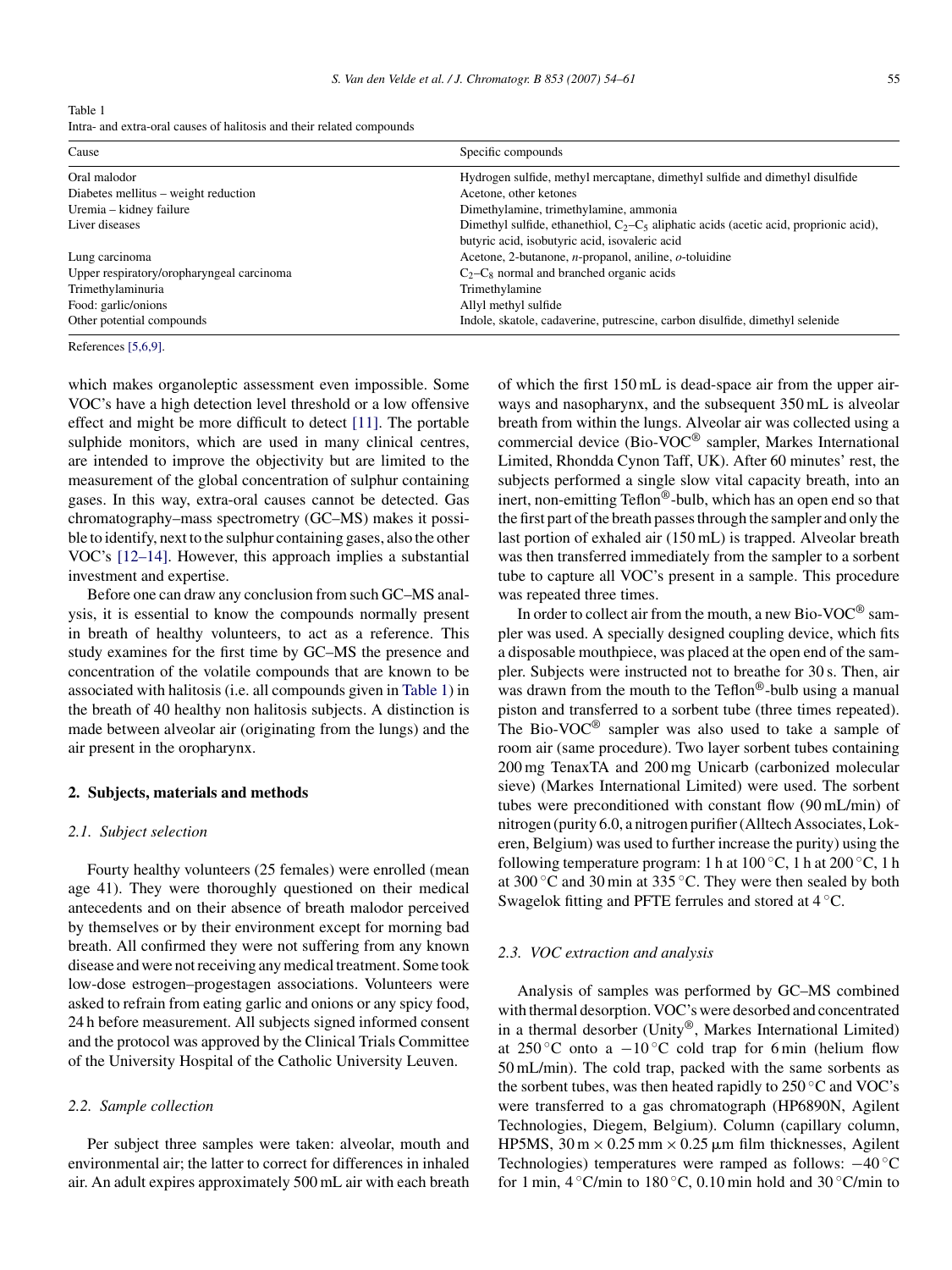

Fig. 1. Typical chromatogram of alveolar (A) and mouth (B) air of a healthy volunteer. The drop at 10 min is the result of the chosen mass range (initially from 10 to 350, after 10 min from 35 to 350) (1) acetone; (2) dimethyl sulfide; (3) dimethyl selenide; (4) 1-propanol; (5) 2-butanone; (6) 2-pentanone; (7) indole; (8) dimethyl disulfide.

300 ◦C, 0.25 min hold. Liquid nitrogen was used as cryogen. Column head pressure of helium carrier gas was set to 10 psi. Purity of helium was at least 6.0 and a helium purifier (Alltech Associates) was used to further increase the purity. Identification of VOC's occurred in a mass spectrometer (HP5973, Agilent Technologies). Mass range was initially applied from 10 to 350 amu and after 10 min from 35 to 350 (Fig. 1).

## *2.4. Data management*

The presence of all compounds given in [Table 1](#page-1-0) was examined in all breath and environmental samples. Therefore, for each compound an extracted ion chromatogram of the ions, specific for that compound, was made using the Chemstation software (Agilent Technologies). For double-checking, the observed

SCAN spectrum was compared with the spectrum in the NIST98 library.

## *2.5. Quantification*

For each compound, detected in at least one breath sample, a calibration curve was made. Liquid standards (analytical grade) of the compounds were obtained from Sigma–Aldrich (Bornem, Belgium). Briefly, setting up the calibration curve occurred as follows: a methanolic solution of the standards was injected onto a sorbent tube using a calibration solution loading rig (CSLR, Markes International). This loading rig allows introducing calibration solutions in the vapour phase. The CSLR consist of an unheated injector port with a controlled carrier gas supply (helium, purity 6.0 with helium purifier, Alltech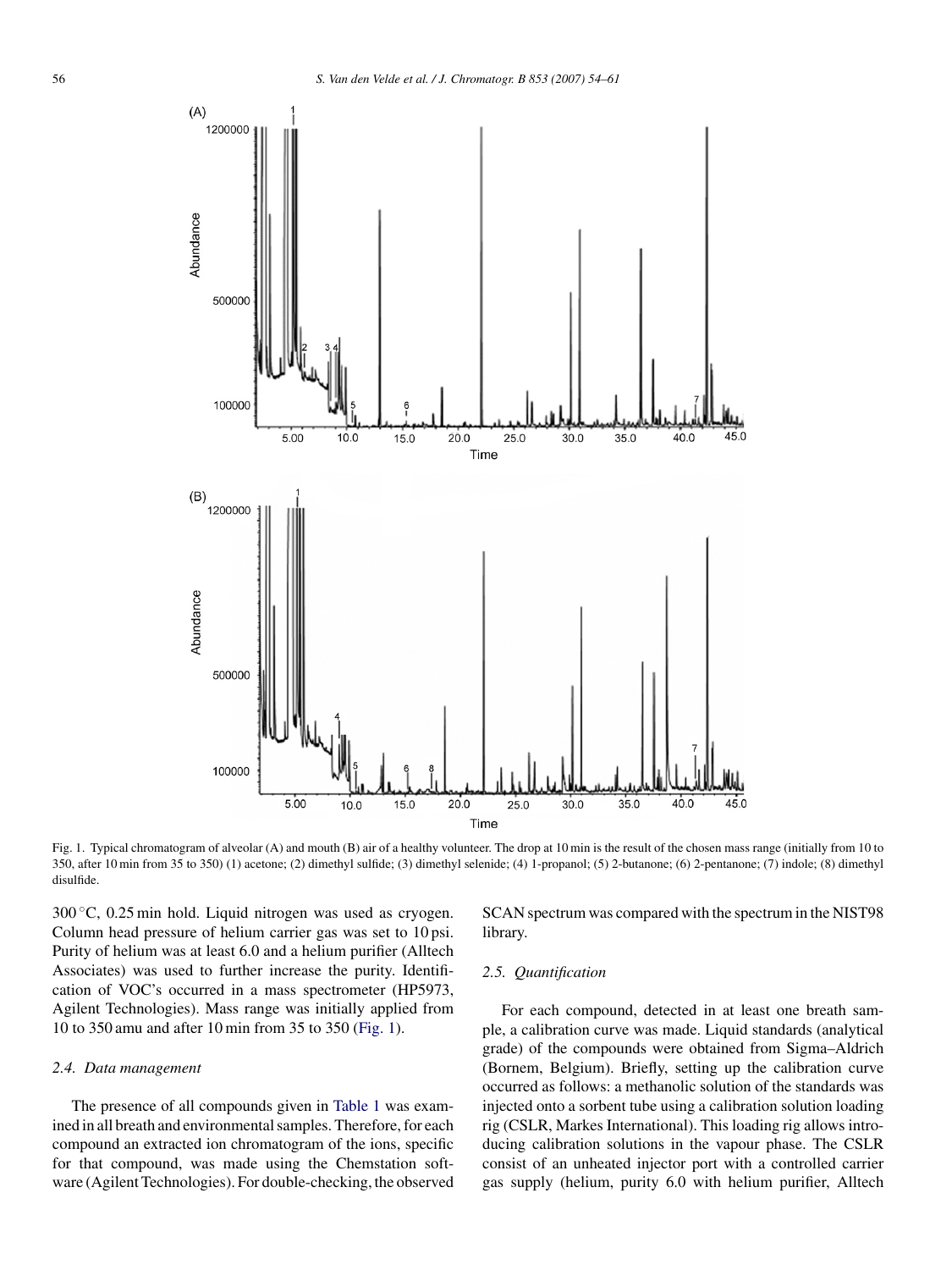Associates) and a sorbent tube connection point. The sampling end of a sorbent tube is connected to the CSLR via Swagelok fitting and combined PFTE ferrule. The carrier gas is set at 80 mL/min. This sweeps the injector port and passes down through the sorbent tube. The calibration solution  $(2 \mu L)$  is introduced through the injector septum using a standard GC syringe (Agilent Technologies). The solution vaporizes in the flow of gas and reaches the sorbent bed in the vapour phase. Then, the same procedure was followed as described for the samples (TD-GC-MS). For each compound 6 different concentrations (5 repeated measurements) were used: 8, 4, 1, 0.5, 0.25 and 0.05 mg/L for indole, dimethyl trisulfide, 2-butanone, 2-pentanone, 1-propanol, dimethyl sulfide, dimethyl disulfide, skatole, allyl methyl sulfide, dimethyl selenide and carbon disulfide and 480, 240, 120, 90, 60 and 45 mg/L for acetone. Each calibration curve was set up using the calibration tool of the Chemstation software (Agilent Technologies)(*X*-axis: concentration of the compound, *Y*-axis: response, i.e. peak area of a chosen target ion in the mass spectrum of each compound). For each compound one target ion and at least two qualifier ions were used for identification and quantification. The following target and qualifier ions were used: for indole (117, 90, 89), dimethyl trisulfide (126, 111, 79), 2-butanone (43, 72, 57), 2-pentanone (43, 86, 71, 58) 1-propanol (31, 59, 42), dimethyl sulfide (62, 47, 45), dimethyl disulfide (94, 79, 45), skatole (130, 131, 77), allyl methyl sulfide (88, 73, 41), dimethyl selenide (110, 95, 92), carbon disulfide (76, 78, 44) and acetone (43, 58, 42). The percentage uncertainty, which defines the acceptable range for the relative response of the qualifier ions, was set at 20% relative to the relative response of the calibrator.

Based on the calibration curve, the concentration of each compound was automatically calculated in both breath and environmental samples and a conversion to parts per billion per volume (ppbv or nmol/mol) in air was made. In each sample and for each compound, quality of quantification was checked using the 'QEdit quantitation results tool' of the Chemstation software. If the compound was also present in the environment, the environmental concentration was subtracted from the concentration in the breath samples [\[13,14\].](#page-6-0)

## *2.6. Statistical analysis*

For each compound, a paired Wilcoxon test was performed in order to detect significant differences between alveolar air and mouth air. To correct for multiple testing a Bonferoni correction was included. The spearman correlation coefficient was used to detect correlations both between alveolar air and mouth air for a certain compound as well as between the different compounds.

## *2.7. Measurement of sulfur containing compounds*

Next to the described method, a commercially available system (OralChroma®, Abilit Corporation, Osaka City, Japan) was used. It only measures the concentration of hydrogen sulfide, methyl mercaptan and dimethyl sulfide, three major contributors to halitosis of oro-pharyngeal origin. This portable gas chromatograph is equipped with an indium oxide semiconductor gas sensor. Sample collection occurred by use of a disposable syringe (1 mL), which was inserted into the oral cavity of the volunteers. Subjects had to close their mouth for 30 s before sample collection. 0.5 mL of mouth air was then injected into the measuring device. After 8 min the measurement process is completed and the concentration values of the three gases are displayed in either ng/10 mL or ppbv (nmol/mol).

## **3. Results**

#### *3.1. Gas chromatography-mass spectrometry*

Twelve of the compounds given in [Table 1](#page-1-0) were detected by GC–MS in the expired breath of the 40 volunteers. For each compound,  $r^2$  of the calibration curve was at least  $0.99$ indicating a good fit of the data points. Limits of detection (LOD) were determined empirically. By this method, the LOD is defined as the concentration at which all routine GC/MS acceptance criteria (retention time within 2% of the calibrator, ion ratios within 20% of calibrator) are met. Dilutions were made until these criteria were not met anymore [\[15\].](#page-6-0) LOD in ppbv (nmol/mol) were: for acetone (0.081), 2-butanone (0.045), 2-pentanone (0.038), indole (0.021), skatole (0.019), 1 propanol (0.095), dimethyl selenide (0.067), dimethyl sulfide (0.9), dimethyl disulfide (0.017), dimethyl trisulfide (0.032), allyl methyl sulfide (0.029) and carbon disulfide (0.043). Relative standard deviations (RSD) were determined by performing 5 replicate measurements of the lowest level of the calibration curve and using the following formula:  $[(\sigma/\bar{x}) \cdot 100]$ .  $\sigma$  is the standard deviation of the response of the compound for the 5 measurements;  $\bar{x}$  is the mean slope of the calibration curve. RSD were below 5% for each compound except for dimethyl disulfide (10.55%) and acetone (6.78%). Method accuracy was checked by performing triplicate measurements of a known concentration lying in the middle of the calibration curve (100 mg/L for acetone and 2 mg/L for the other compounds). For each compound and each measurement, the observed concentrations did not deviate more than 10% of the injected concentrations. Data of the compounds in ppbv (nmol/mol) are shown in [Table 2. M](#page-4-0)edian values are given because of the presence of some outliers and lots of zeros for some compounds. Acetone, 2-butanone, 2-pentanone, 1-propanol, dimethyl disulfide, dimethyl trisulfide and carbon disulfide were found in at least one of the environmental samples (10 different environmental samples were taken). Only carbon disulfide had a negative median concentration. For dimethyl disulfide, dimethyl trisulfide, carbon disulfide and 2-butanone negative concentration values were obtained for some volunteers after subtraction of the environmental sample. Acetone showed the highest concentration. Six compounds were common to all volunteers in alveolar air and four compounds in mouth air. A significant difference between alveolar air and mouth air was found for acetone  $(p < 0.001)$ , 2-pentanone  $(p < 0.001)$ , dimethyl selenide ( $p < 0.001$ ), 1-propanol ( $p < 0.001$ ), dimethyl sulphide  $(p<0.001)$ , dimethyl disulphide  $(p<0.001)$ , dimethyl trisulphide ( $p = 0.003$ ) and allyl methyl sulfide ( $p < 0.001$ ). For every compound there was a positive correlation between alveolar air and mouth air. For acetone, 2-pentanone, indole, dimethyl disul-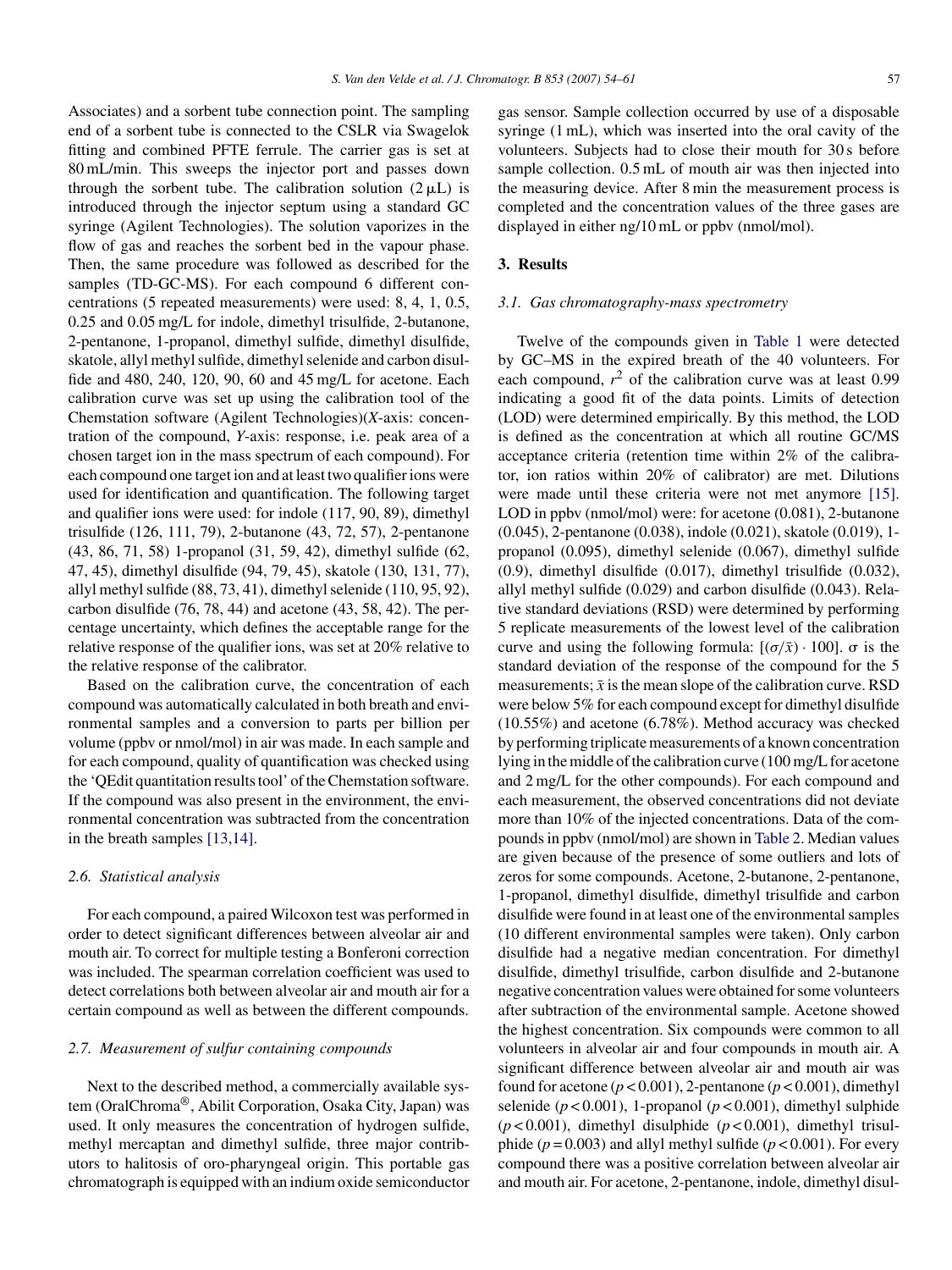<span id="page-4-0"></span>

| Table 2                                                                      |
|------------------------------------------------------------------------------|
| Descriptive statistics of the compounds detected by GC/MS in ppbv (nmol/mol) |

|                      | Median         | Min          | Max     | LQ               | <b>UQ</b> | $\boldsymbol{N}$ |
|----------------------|----------------|--------------|---------|------------------|-----------|------------------|
| Alveolar             |                |              |         |                  |           |                  |
| Acetone              | 199.19         | 74.14        | 7909.82 | 144.69           | 325.37    | 40               |
| 2-Butanone           | 0.25           | $-0.82$      | 71.39   | 0.017            | 0.73      | 40               |
| 2-Pentanone          | 0.38           | 0.028        | 37.50   | 0.23             | 0.55      | 40               |
| Indole               | 0.20           | 0.021        | 1.62    | 0.056            | 0.34      | 40               |
| Skatole              | $\Omega$       | $\Omega$     | 0.037   | $\overline{0}$   | $\Omega$  | 8                |
| Dimethyl selenide    | 0.56           | 0.15         | 1.24    | 0.41             | 0.80      | 40               |
| 1-Propanol           | 7.30           | 0.31         | 29.05   | 2.65             | 10.76     | 40               |
| Dimethyl sulfide     | 14.48          | $\Omega$     | 157.27  | 7.74             | 23.70     | 37               |
| Dimethyl disulfide   | $\mathbf{0}$   | $-0.095$     | 0.33    | $\mathbf{0}$     | 0.043     | 11               |
| Dimethyl trisulfide  | $\Omega$       | $-0.058$     | 0.26    | $\mathbf{0}$     | $\Omega$  | 6                |
| Allyl methyl sulfide | 0.10           | $\Omega$     | 16.04   | 0.037            | 0.20      | 35               |
| Carbon disulfide     | $-0.021$       | $-0.16$      | 698.01  | $-0.054$         | 0.027     | 39               |
| Mouth                |                |              |         |                  |           |                  |
| Acetone              | 101.67         | 9.07         | 1821.36 | 59.37            | 157.79    | 40               |
| 2-Butanone           | 0.32           | $-0.034$     | 21.06   | 0.20             | 0.73      | 40               |
| 2-Pentanone          | 0.11           | $\mathbf{0}$ | 10.94   | 0.066            | 0.17      | 40               |
| Indole               | 0.15           | $\mathbf{0}$ | 1.91    | 0.063            | 0.20      | 39               |
| Skatole              | $\overline{0}$ | $\Omega$     | 0.037   | $\mathbf{0}$     | $\Omega$  | 3                |
| Dimethyl selenide    | 0.13           | $\Omega$     | 0.55    | 0.075            | 0.23      | 33               |
| 1-Propanol           | 25.7           | 1.55         | 54.52   | 8.98             | 35.92     | 40               |
| Dimethyl sulfide     | 4.29           | $\theta$     | 116.62  | $\boldsymbol{0}$ | 9.18      | 25               |
| Dimethyl disulfide   | 0.061          | $-0.095$     | 0.75    | 0.017            | 0.19      | 31               |
| Dimethyl trisulfide  | $\mathbf{0}$   | $\mathbf{0}$ | 0.60    | $\mathbf{0}$     | 0.087     | 16               |
| Allyl methyl sulfide | $\mathbf{0}$   | $\Omega$     | 4.55    | $\mathbf{0}$     | 0.074     | 14               |
| Carbon disulfide     | $-0.021$       | $-0.16$      | 273.10  | $-0.054$         | 0.021     | 37               |

LQ: Lower quartile; UQ: upper quartile; *N*: number of persons in whom the compound has been detected.

phide, carbon disulphide and allyl methyl sulfide this correlation was strong  $(R > 0.66)$ . For 1-propanol, the correlation was weak  $(R < 0.33)$ . Between the compounds, the strongest correlation was found between dimethyl disulfide and dimethyl trisulfide in both alveolar air and mouth air (*R* is respectively 0.73 and 0.75,  $p < 0.001$ ).

#### *3.2. Measurement of sulfur containing compounds*

Data in ppbv (nmol/mol) for hydrogen sulfide, methyl mercaptan and dimethyl sulfide are given in Table 3. In the breath of seven persons none of the compounds was present. In eleven volunteers all three compounds could be detected. For every person, the concentration values for hydrogen sulfide were below the cognitive threshold (the level at which the human nose detects malodor) proposed by the manufacturer of the device. For methyl mercaptane, four people showed a higher level than the threshold and one person had a concentration of more than 100 ppbv

| Table 3                                                       |  |
|---------------------------------------------------------------|--|
| Data of the Oralchroma <sup>®</sup> device in ppbv (nmol/mol) |  |

| Conc (ppb) | Number | Range     | SD.   | TH  |
|------------|--------|-----------|-------|-----|
| 11.78      | 25     | $0 - 68$  | 19.87 | 112 |
| 9.7        | 16     | $0 - 164$ | 27.17 | 26  |
| 20.3       | 24     | $0 - 233$ | 42.57 |     |
|            |        |           |       |     |

Conc: mean concentration; Number: number of subjects in whom the compound has been detected; SD: standard deviation; TH: cognitive threshold provided by the manufacturer.

(nmol/mol). For dimethyl sulfide, the concentration was higher than the threshold in eighteen volunteers and for two of them a concentration of more than 100 ppbv (nmol/mol) was registered.

A weak positive but not significant correlation could be found for the dimethyl sulfide concentration obtained by the GC/MS system and the Oralchroma device  $(R = 0.32; p = 0.20)$ .

# **4. Discussion**

In the breath of the 40 volunteers, fourteen compounds normally associated with bad breath could be detected ([Table 4\).](#page-5-0) Seven of these compounds were also detected in at least one of the environmental samples. In order to make a distinction between endogenous and exogenous compounds, it is thus necessary to make corrections for background concentrations of volatile compounds in the inspired air. In our study, background corrections were made by subtracting inspired from expired air [\[13,14\]. O](#page-6-0)nly carbon disulfide had a negative median concentration and this compound is believed to be the result of background contamination. For some other compounds (dimethyl disulfide, dimethyl trisulfide and 2-butanone) negative values were obtained for some volunteers, which indicates that the compound was more likely to be derived from environmental origin. In addition, compounds may be stored in different compartments of the body and exhaled after days or weeks or may be excreted by another pathway than exhalation. All other compounds had a positive or zero median and minimum concentration, indicating they were produced endogenously and/or by bacterial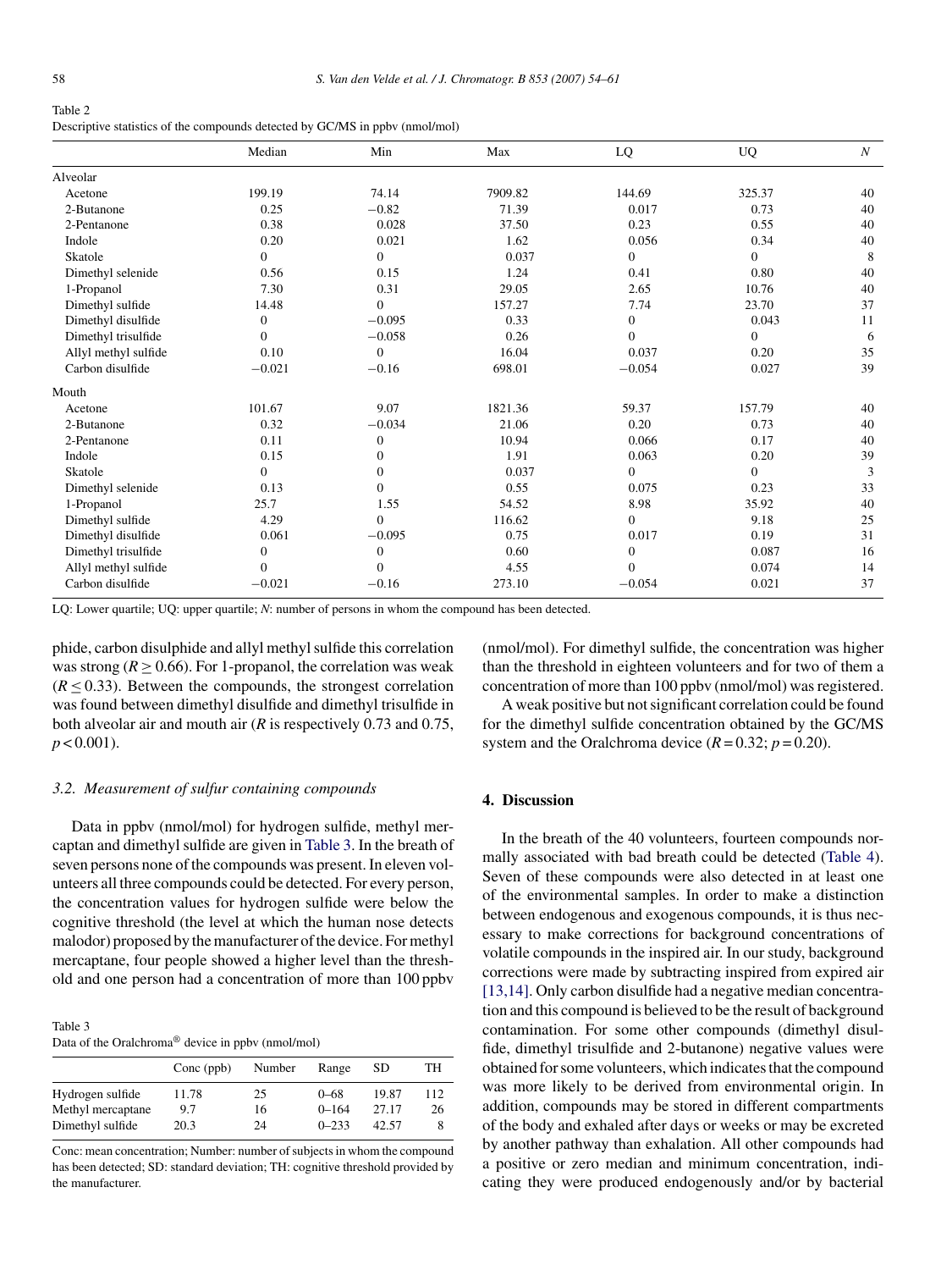<span id="page-5-0"></span>

| Table 4                                                                 |  |
|-------------------------------------------------------------------------|--|
| Detected compounds with their potential origin and some characteristics |  |

| Compound             | Origin                                     | Odor qualification             | O.I. <sup>a</sup> | RT <sup>b</sup> |
|----------------------|--------------------------------------------|--------------------------------|-------------------|-----------------|
| Acetone              | Decarboxylation of acetoacetate            | Sweet                          | 720               | 300             |
| 2-Butanone           | Degradation of fatty acids                 | Acetone-like                   | 3800              | 30              |
| 2-Pentanone          | Degradation of fatty acids                 | Acetone-like                   | 2000              | 8               |
| Indole               | Bacterial breakdown of tryptophan          | Recal, nauseating              |                   |                 |
| Skatole              | Bacterial breakdown of tryptophan          | Fecal, nauseating              |                   |                 |
| Dimethyl selenide    | Metabolism of selenium                     | Garlic-like                    |                   |                 |
| 1-Propanol           | Bacterial fermentation of threonine        | Alcoholic, slightly stupefying | 480               | 45              |
| Dimethyl sulfide     | Bacterial breakdown of methionine          | Unpleasantly sweet             | 2760000           | 0.1             |
| Dimethyl disulfide   | Bacterial breakdown of amino acids         | Pungent                        |                   | 0.007           |
| Dimethyl trisulfide  | Bacterial breakdown of amino acids         | Pungent                        |                   |                 |
| Allyl methyl sulfide | Garlic intake                              | Garlic-like                    |                   |                 |
| Carbon disulfide     | Metabolism of methionine                   | Slightly pungent               | 1600000           | 0.9             |
| Hydrogen sulfide     | Bacterial breakdown of cysteine/methionine | Rotten eggs                    | 17000000          |                 |
| Methyl mercaptane    | Bacterial breakdown of cysteine/methionine | Pungent, rotten cabbage        | 53300000          | 0.035           |

References [\[17,30\].](#page-6-0)

O.I.: Odor index = ratio between the vapor pressure and the 100% recognition threshold.

<sup>b</sup> RT: 100% recognition threshold in ppmv ( $\mu$ mol/mol) = concentration at which 100% of the odor panel defined the odor as being representative of the odorant being studied.

processes in the mouth. For most compounds except for dimethyl disulfide, dimethyl trisulfide, carbon disulfide, 1-propanol and 2-butanone, endogenous production is more important (higher concentration) than production in the mouth.

In the study, a distinction was made between alveolar and mouth air. This distinction is very important because if mouth air, dead space air and alveolar air are mixed, a dilution takes place. This dilution factor cannot be ignored because the dilution factor unavoidably varies, e.g. when the test subject is breathing deeply or shallowly. In a previous study, performed with the same GC–MS system and sampling method, we made clear that there is an important difference between the composition of alveolar air and mouth air (Van den Velde et al., submitted for publication).

Acetone, the most abundant metabolite in alveolar air, is derived from decarboxylation of acetyl-CoA when lipolysis or lipid peroxidation occurs. Acetone levels are elevated in diabetes mellitus, which causes the sweet smell of the breath of these patients [\[16\]. O](#page-6-0)ther ketones that were detected are 2-pentanone and 2-butanone, which have an acetone-like odor [\[17\].](#page-6-0) High concentrations of 2-butanone are known to be a marker for lung cancer [\[5\].](#page-6-0)

Dimethyl sulfide is together with other sulfides responsible for the characteristic odor in the breath of cirrhotic patients. Sulfur compounds are generated by incomplete metabolism of methionine. Under normal conditions, concentrations of these compounds are very low [\[7\].](#page-6-0) Dimethyl sulfide can also be produced in the mouth by anaerobic bacterial breakdown of sulfur containing amino acids such as from the tongue coating or from impacted food remnants, and can thus cause oral malodor [\[7\].](#page-6-0) This is also the case for the other sulfides, dimethyl disulfide and dimethyl trisulfide which are strongly correlated with each other. Allyl methyl sulfide has been associated with garlic intake through expression by the cervicular fluid which reflects the circulating molecules in the bloodstream [\[18\].](#page-7-0) However, the latter compound was found in the alveolar breath of 35 of the 40 volunteers, indicating that there has to be another origin too. Carbon

disulfide seems to be generated as a by-product of methionine metabolism [\[7\]. L](#page-6-0)evels of this compound were negative for most volunteers, indicating environmental origin. However, carbon disulfide was highly elevated in breath of one volunteer. Further questioning of the involved person made clear that this was the result of the intake of disulfiram, a medicine used to control alcohol abuse, something he did not reveal at enrolment in the study [\[19\]. D](#page-7-0)ue to the intake, acetone, 2-pentanone, 2-butanone and dimethyl sulfide levels were also highly increased.

Indole and skatole are by-products of the metabolic breakdown of tryptophan in the digestive tract but can also be produced by bacteria in the mouth [\[20\].](#page-7-0)

1-Propanol is a normal constituent of the human metabolism. High levels have been associated with lung carcinoma [\[5\].](#page-6-0) It has an alcoholic and slightly stupefying odor [\[17\].](#page-6-0) The higher gradient in mouth air is believed to be the result of bacterial fermentation of threonine in the mouth.

Dimethyl selenide is a product of the metabolism of selenium, which is an essential micronutrient. Excessive intake of selenium leads to a garlic-like breath [\[21\].](#page-7-0)

Some other compounds that are believed to be associated with halitosis were not detected ([Table 1\).](#page-1-0) First of all, some compounds are not likely to be present in the breath of healthy volunteers but can be expected in patients with certain diseases. This could be the case for metabolites like the organic acids butyric acid, isobutyric acid and isovaleric acid which appear to be only present in patients with liver diseases [\[6\].](#page-6-0) Secondly, it is possible that some compounds cannot be detected with the GS/MS system used in this study. Ammonia for example is known to be present in everyone's breath but because of its low boiling point detection becomes impossible [\[7\].](#page-6-0) For some compounds, concentrations in healthy persons can be below the detection limit of the device.

Hydrogen sulfide and methyl mercaptane were not detectable by the GC/MS system mainly because of their enormous reactivity and volatility, which can lead to their removal during thermal desorption. Moreover, the HP5MS column gives little or no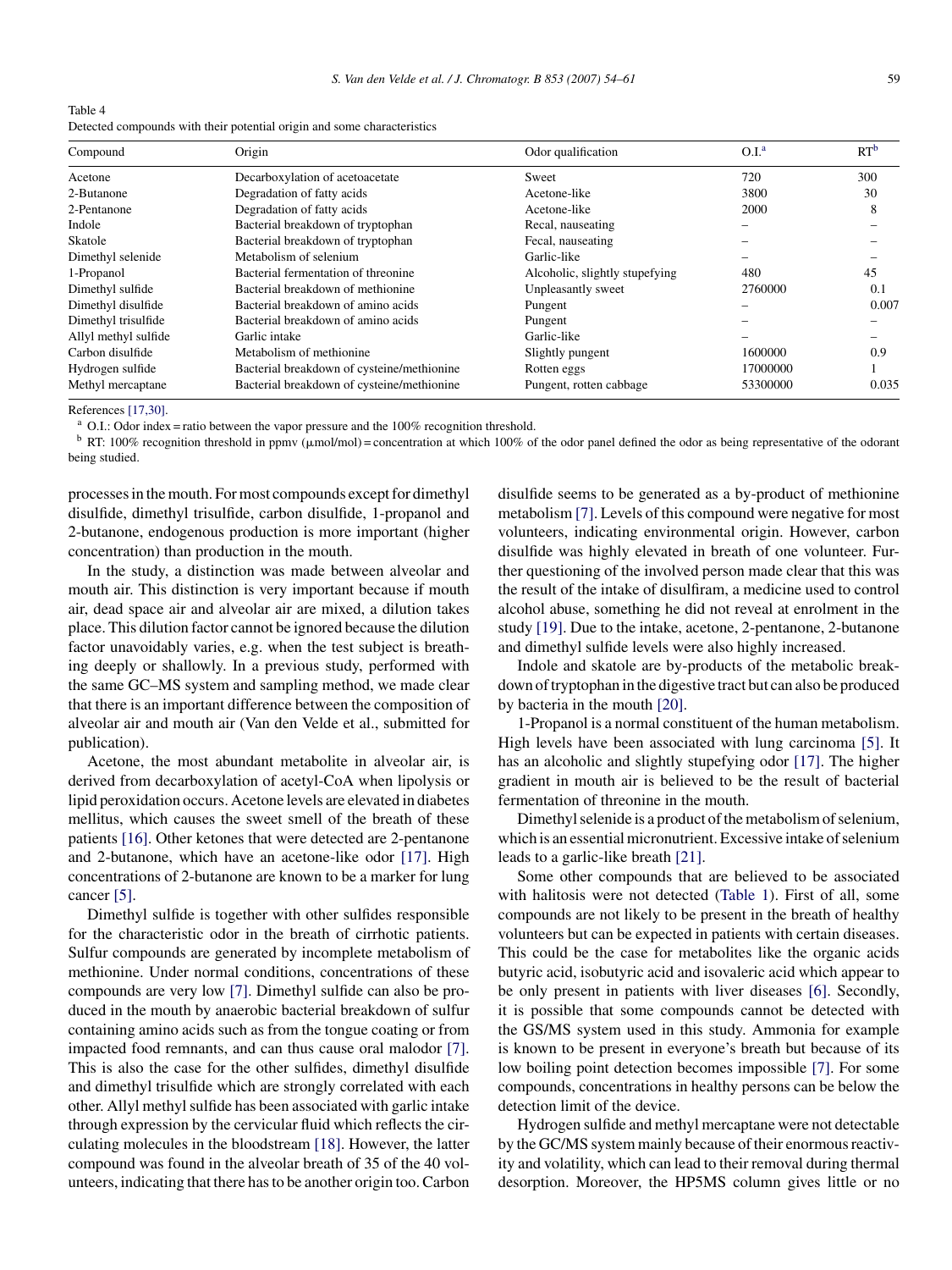<span id="page-6-0"></span>retention of these sulfur compounds as separation is based on the boiling point of the compounds. We did detect however these sulfur compounds together with dimethyl sulfide in mouth air using a commercially available device (OralChroma®). Most volunteers had at least one of the three gases in their breath. Only a weak positive correlation was found between the levels of dimethyl sulfide measured with the GC/MS system and the OralChroma®. A previous study has shown that the indium oxide gas sensor can measure the concentration of the compounds quantitatively over a range from 50 to 1000 ppbv (nmol/mol) [\[22\]. I](#page-7-0)n our study, for most volunteers concentrations were below 50 ppbv which could explain the poor correlation. Moreover, two previous independent studies already made clear that the commercial device gives good correlations for hydrogen sulfide and methyl mercaptan but not for dimethyl sulfide [\[23,24\].](#page-7-0) The detector of the OralChroma® shows less sensitivity for dimethyl sulfide than for hydrogen sulfide and methyl mercaptan. Low concentrations are thus more difficult to detect.

VSC monitors with a semiconductor gas sensor detect not only VSC's but also other volatile compounds like alcohols and ketones, which might interfere with the measurements, although this is considered to have only a limited influence [\[22,25\].](#page-7-0) The differences in sample collection and manipulation might also have had an impact.

With the OralChroma<sup>®</sup> device hydrogen sulfide and methyl mercaptan were only measured in mouth air and not in alveolar air. However, in vitro experiments have shown that the free –SH group of methyl mercaptan immediately reacts with blood within seconds, which results in an irreversible binding and oxidation. In this way, transport of methyl mercaptan from the blood into the alveolar air is not easy. The same holds for  $H_2S$ . This is not the case for dimethyl sulfide which is a neutral molecule that is stable in blood and can be transported from blood into the alveolar air and be expired [\[26\].](#page-7-0)

Food intake could have had some impact on the detected concentrations of the compounds. However, because this method will be used in clinical practice for diagnosis, we chose for a general view of the breath composition of healthy, non-fasting people and did not ask the volunteers to fast during a period of 24 h. Fasting is known to cause elevated concentrations of the ketones acetone, 2-pentanone and 2-butanone. Acetone concentrations after fasting  $(4.1$  ppmv  $(\mu$ mol/mol)) were even very close to the range of diabetic breath (1.7–3.7 ppmv) in a study conducted with seven fasting monks[\[27\]. W](#page-7-0)e did however asked the volunteers to refrain from eating garlic, onions or any spicy food 24 h before measurements. Breath samples were also taken at least 30 min after consumption of any food or beverages and before lunch.

Due to some technical difficulties of the methodology used (e.g. high water content), there might be a slight underestimation of the detected concentrations. However, acetone and propanol concentrations for example were very close to the detected normal range of previous studies [\[28,29\].](#page-7-0)

It is important to take into account that the threshold to smell differs according to the type of gas. Some gases can cause a striking odor at very low concentrations while others need to be present in much higher quantities to give a noticeable odor. This is important for drawing conclusions regarding the origin of halitosis whether with an intra or extra-oral cause when using an organoleptic approach. In literature some lists are known with the odor index and odor recognition threshold for a number of organic gases [\(Table 4\)](#page-5-0) [\[30\]. C](#page-7-0)ompounds with a high odor index and a low odor recognition threshold are odorous. Of all chemical classes, mercaptans, disulfides and sulfides are the most odorous and these metabolites (methyl mercaptan, hydrogen sulfide, dimethyl sulfide, dimethyl disulfide) are the most important contributors to bad breath.

Breath analysis by GC/MS can thus become a powerful noninvasive tool for the differential diagnosis of halitosis. Further research will be necessary to find out which compounds play a crucial role in the different pathologies that can cause bad breath. Because of the possible influence of environmental compounds and because halitosis associated compounds are also present in the breath of normal volunteers, care should be taken when using breath analysis for diagnosis. It will be necessary to search for gas profiles rather then focusing on just one compound.

## **Acknowledgements**

This study was supported (financially) in part by the Fund for Scientific Research – Flanders (FWO Vlaanderen) and GABA International, Münchenstein, Switzerland.

Prof. D. van Steenberghe was principal investigator and had full access to all of the data in the study and takes responsibility for the integrity of the data and the accuracy of the data analysis.

# **References**

- [1] D. van Steenberghe, Breath Malodor: A Step-by-Step Approach, Quintessence, Copenhagen, 2004.
- [2] J. Tonzetich, J. Periodont. 48 (1977) 13.
- [3] D. van Steenberghe, M. Quirynen, in: J. Lindhe, T. Karring, N. Lang (Eds.), Clinical Periodontology and Implant Dentistry, Blackwell Munksgaard, Oxford, 2003, p. 512.
- [4] G. Delanghe, J. Ghyselen, L. Feenstra, D. van Steenberghe, Lancet 350 (1997) 187.
- [5] G. Preti, H. Lawley, C. Hormann, in: M. Rosenberg (Ed.), Bad Breath: Research Perspectives, Ramot Publishing, Tel-Aviv University, 1995, p. 149.
- [6] A. Manolis, Clin. Chem. 29 (1983) 5.
- [7] W. Miekisch, J.K. Schubert, G. Noeldge-Schomburg, Clin. Chim. Acta 347 (2004) 25.
- [8] N. Marczin, S.A. Kharitonov, M.H. Yacoub, P. Barnes, Disease markers in exhaled breath, Marcel Dekker, New York, 2002.
- [9] A. Tangerman, Int. Dent. J. 52 (2002) 201.
- [10] M. Rosenberg, C.A. McCulloch, J. Periodont. 63 (1992) 776.
- [11] J. Greenman, J. Duffield, P. Spencer, M. Rosenberg, D. Corry, S. Saad, P. Lenton, G. Majerus, S. Nachnani, M. El-Maaytah, J. Dent. Res. 83 (2004) 81.
- [12] D. Claus, B. Geypens, P. Rutgeers, J. Ghyselen, K. Hoshi, D. van Steenberghe, Y. Ghoos, in: D. van Steenberghe, M. Rosenberg (Eds.), Bad Breath: A Multidisciplinary Approach, University Press, Leuven, 1996, p. 15.
- [13] M. Phillips, Anal. Biochem. 247 (1997) 272.
- [14] M. Phillips, J. Herrera, S. Krishnan, M. Zain, J. Greenberg, R.N. Cataneo, J. Chromatogr. B 729 (1999) 75.
- [15] D.A. Armbruster, M.D. Tillman, L.M. Hubbs, Clin. Chem. 40 (1994) 1233.
- [16] R.D. Stewart, E.A. Boettner, New Eng. J. Med. 270 (1964) 1035.
- [17] A. Smith, P.A. Heckelman, M.J. O'Neil, S. Budavari, Merck, The Merck Index, Merck Publishing, N.J., 2001.